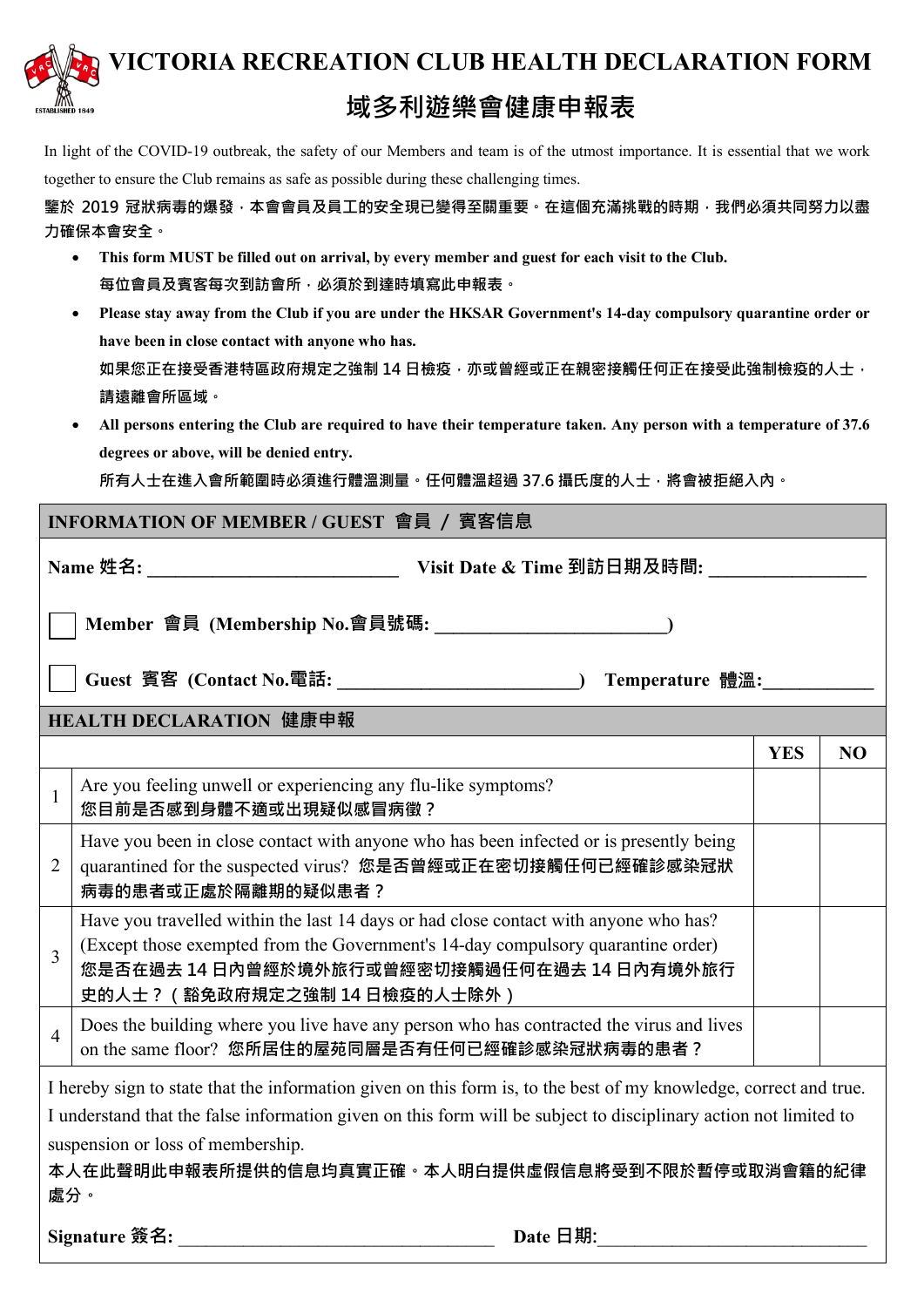# Emerald Bay Classic (EMBC)

#### **Date: 14th November 2021**

## Rules & Regulations:

- 1. Racers are required to swim with FREESTYLE (FRONT CRAWL) ONLY during the ENTIRE race.
- 2. Declaration of responsibility is required for all swimmers.
- 3. No one should join the race unless he/she is physically fit, and in excellent health condition.
- 4. Cut off times
	- $\circ$  1.6km, 48 mins
	- o 3.2km, 80 mins ; 1.6km(1st Lap) cut off time 40mins
- 5. Racers may be asked to provide proof of competence. Failure to do so will result in disqualification.
- 6. Racers must obey instructions to kayakers, helpers and personnel of the race.
- 7. Racers will take full responsibility and safety during the race.
- 8. Wetsuits are allowed in the race.
- 9. Fins and paddles are not allowed during the entire race.
- 10. SAFETY BUOYS are mandatory during the ENTIRE race. Losing a buoy during the race will result in disqualification.
- 11. Racers are not allowed to take photos during the race.

## Coronavirus Disease Precaution & Rules:

- 1. No sick racers should join the race.
- 2. Personnel under the quarantine period is not allowed to race.
- 3. Racers are only allowed to check-in 30 minutes before their assigned race start time.
- 4. All racers must wear face masks at all times until the start of race and immediately after the race. New masks will be handed to racers immediately after the race.
- 5. Upon finish of the race, racers must leave the premise as soon as possible.
- 6. There will be no award ceremony. Prizes and medals will be mailed to podium finishers.
- 7. Racers' safety and observation of law are of our top priorities. Please always exercise vigilance. Any non-compliance will result in immediate disqualification.
- 8. Open Water Swim Series Hong Kong reserves the right to final interpretation to the above mentioned rules and regulations.

### Agreement, Waiver and Release

1. My medical status, physical ability, training and fitness are capable and of a certain level to participate in the "EMERALD BAY CLASSIC";